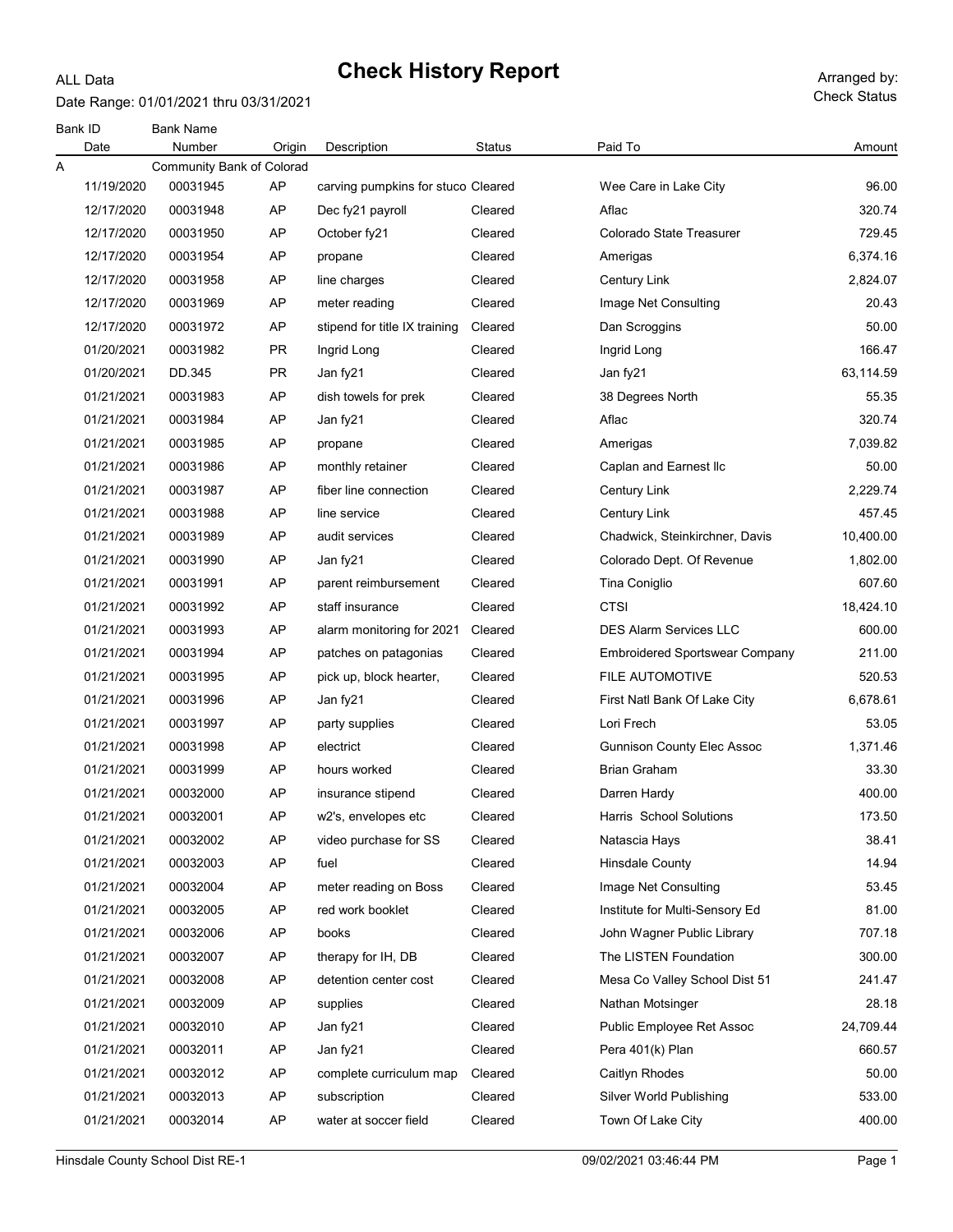#### Date Range: 01/01/2021 thru 03/31/2021

ALL Data

Check Status

| Bank ID    | <b>Bank Name</b> |           |                                       |               |                                   |                  |
|------------|------------------|-----------|---------------------------------------|---------------|-----------------------------------|------------------|
| Date       | Number           | Origin    | Description                           | <b>Status</b> | Paid To                           | Amount           |
| 01/21/2021 | 00032015         | AP<br>AP  | trash removal                         | Cleared       | <b>Utah's Sanitation</b>          | 315.00<br>129.73 |
| 01/21/2021 | 00032016         |           | stuco, history, science               | Cleared       | <b>Card Service Center</b>        |                  |
| 01/21/2021 | 00032017         | AP        | Elem PD, adopt a family               | Cleared       | <b>Card Service Center</b>        | 236.57           |
| 01/21/2021 | 00032018         | AP        | k/1, comm dinner, elem,               | Cleared       | FNB of Lake City and Creede       | 414.56           |
| 01/21/2021 | 00032019         | AP        | prek, casbo, elem, tech               | Cleared       | Visa/fnb Lake City & Creede       | 142.51           |
| 02/24/2021 | 00032022         | <b>PR</b> | Ingrid Long                           | Cleared       | Ingrid Long                       | 706.40           |
| 02/24/2021 | 00032023         | <b>PR</b> | Danvis Smith                          | Cleared       | Danvis Smith                      | 265.65           |
| 02/24/2021 | 00032024         | AP        | February fy21                         | Cleared       | Aflac                             | 519.04           |
| 02/24/2021 | 00032025         | AP        | propane                               | Cleared       | Amerigas                          | 6,518.83         |
| 02/24/2021 | 00032026         | AP        | toss and catch pack                   | Cleared       | <b>Bsn Sports</b>                 | 194.92           |
| 02/24/2021 | 00032027         | AP        | Cupcakes for staff                    | Cleared       | Cait's Cakes                      | 50.00            |
| 02/24/2021 | 00032028         | AP        | monthy fees                           | Cleared       | Caplan and Earnest Ilc            | 236.00           |
| 02/24/2021 | 00032029         | AP        | line charges                          | Cleared       | Century Link                      | 1,199.71         |
| 02/24/2021 | 00032030         | AP        | boiler inspection                     | Cleared       | Colorado Division of Oil and P    | 500.00           |
| 02/24/2021 | 00032031         | AP        | February fy21                         | Cleared       | Colorado Dept. Of Revenue         | 2,835.45         |
| 02/24/2021 | 00032032         | AP        | parent travel                         | Cleared       | Tina Coniglio                     | 607.60           |
| 02/24/2021 | 00032033         | AP        | staff insurance                       | Cleared       | <b>CTSI</b>                       | 18,424.10        |
| 02/24/2021 | 00032034         | AP        | cleaning supplies                     | Cleared       | Dars Cleaning Supplies            | 838.82           |
| 02/24/2021 | 00032035         | AP        | rebecca computer                      | Cleared       | Dell Marketing, L.p.              | 2,265.80         |
| 02/24/2021 | 00032036         | AP        | February fy21                         | Cleared       | First Natl Bank Of Lake City      | 6,244.98         |
| 02/24/2021 | 00032037         | AP        | for elem                              | Cleared       | Lori Frech                        | 66.37            |
| 02/24/2021 | 00032038         | AP        | energy, demand, wo                    | Cleared       | <b>Gunnison County Elec Assoc</b> | 2,885.82         |
| 02/24/2021 | 00032039         | AP        | work at theater                       | Cleared       | Brian Graham                      | 44.44            |
| 02/24/2021 | 00032040         | AP        | books                                 | Cleared       | Elaine Gray                       | 98.89            |
| 02/24/2021 | 00032041         | AP        | stipend                               | Cleared       | Rebecca Hall                      | 25.00            |
| 02/24/2021 | 00032042         | AP        | insurance stipend                     | Cleared       | Darren Hardy                      | 400.00           |
| 02/24/2021 | 00032043         | AP        | stipend                               | Cleared       | Karen Hooper                      | 25.00            |
| 02/24/2021 | 00032044         | AP        | meter reading                         | Cleared       | Image Net Consulting              | 51.91            |
| 02/24/2021 | 00032045         | AP        | title IX coordinator training Cleared |               | Institutional Complieance Solu    | 499.00           |
| 02/24/2021 | 00032046         | AP        | books                                 | Cleared       | John Wagner Public Library        | 564.38           |
| 02/24/2021 | 00032047         | AP        | curriculum mapping                    | Cleared       | Sarah Kem                         | 75.00            |
| 02/24/2021 | 00032048         | AP        | gloss film for laminatior             | Cleared       | Leading Edge                      | 86.84            |
| 02/24/2021 | 00032049         | AP        | stipend                               | Cleared       | Martha Levine                     | 50.00            |
| 02/24/2021 | 00032050         | AP        | therapy for DB, IH                    | Cleared       | The LISTEN Foundation             | 600.00           |
| 02/24/2021 | 00032051         | AP        | fiber line                            | Cleared       | <b>LUMEN</b>                      | 1,115.53         |
| 02/24/2021 | 00032052         | AP        | stipend                               | Cleared       | Mindy McClung                     | 25.00            |
| 02/24/2021 | 00032053         | AP        | stipend                               | Cleared       | Lydia Mcneese                     | 50.00            |
| 02/24/2021 | 00032056         | AP        | extra shelves                         | Cleared       | OfficeScapes                      | 3,064.62         |
| 02/24/2021 | 00032057         | AP        | commissioning                         | Cleared       | pcd Engneering                    | 732.00           |
| 02/24/2021 | 00032058         | AP        | February fy21                         | Cleared       | Public Employee Ret Assoc         | 25,237.72        |
| 02/24/2021 | 00032059         | AP        | February fy21                         | Cleared       | Pera 401(k) Plan                  | 660.57           |
| 02/24/2021 | 00032060         | AP        | Curriculum mapping                    | Cleared       | Amanda Phillimore                 | 50.00            |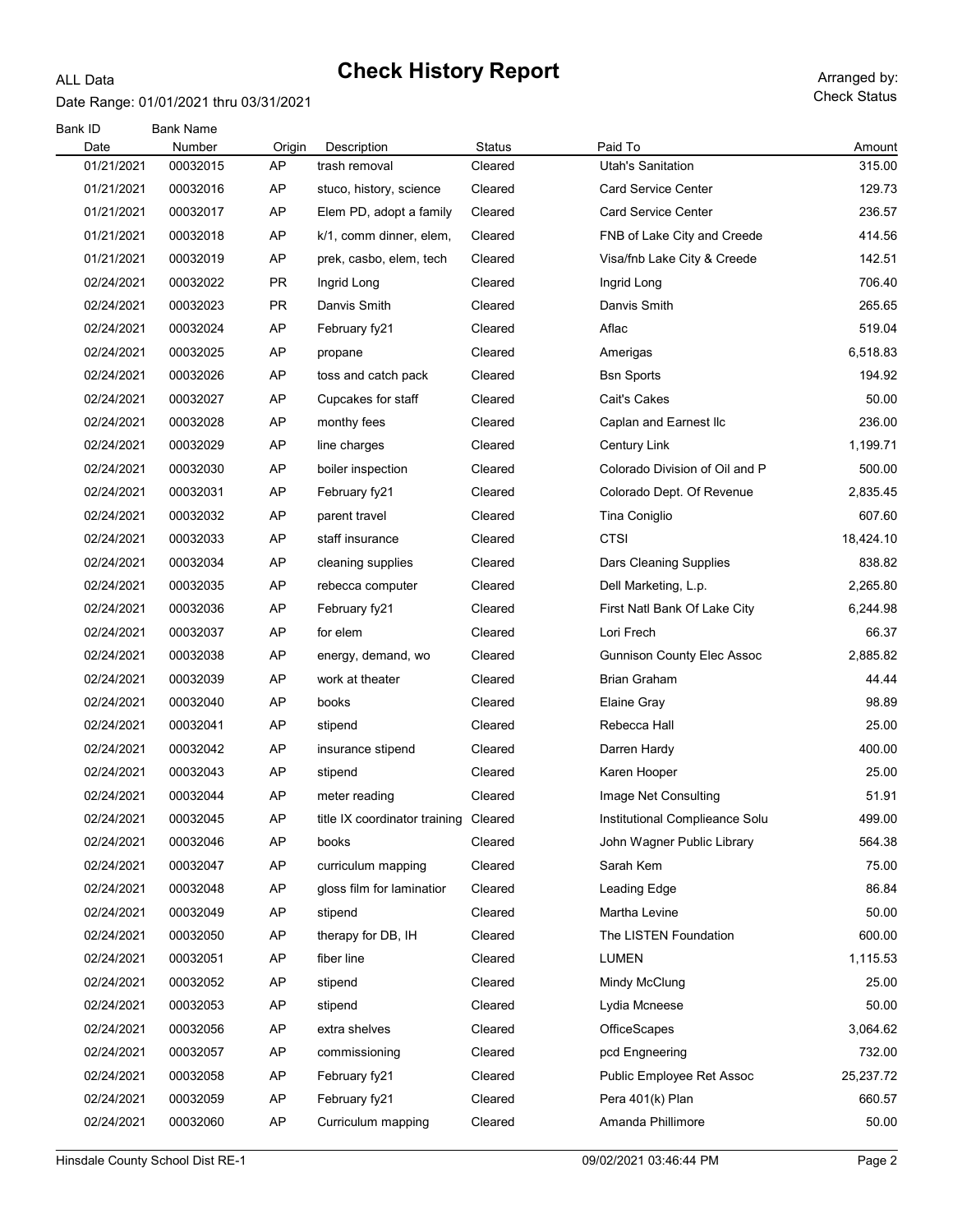#### Date Range: 01/01/2021 thru 03/31/2021

ALL Data

Check Status

| Bank ID<br>Date | <b>Bank Name</b><br>Number | Origin    | Description                 | <b>Status</b> | Paid To                           | Amount    |
|-----------------|----------------------------|-----------|-----------------------------|---------------|-----------------------------------|-----------|
| 02/24/2021      | 00032061                   | AP        | stipend                     | Cleared       | Matt Phillimore                   | 25.00     |
| 02/24/2021      | 00032062                   | AP        | psat tests                  | Cleared       | PSAT/NMSQT                        | 91.80     |
| 02/24/2021      | 00032063                   | AP        | stipend                     | Cleared       | Jennifer Reinhardt                | 25.00     |
| 02/24/2021      | 00032064                   | AP        | pre k tie dye project       | Cleared       | Caitlyn Rhodes                    | 95.65     |
| 02/24/2021      | 00032065                   | AP        | framing of school picture   | Cleared       | Rocky Mountain Frames & Troph     | 147.31    |
| 02/24/2021      | 00032066                   | AP        | design canopy               | Cleared       | RTA Inc.                          | 500.00    |
| 02/24/2021      | 00032067                   | AP        | school corner               | Cleared       | Silver World Publishing           | 525.00    |
| 02/24/2021      | 00032068                   | AP        | parties for elem            | Cleared       | Debra Stephens                    | 31.38     |
| 02/24/2021      | 00032069                   | AP        | pizza fundraiser for DC     | Cleared       | <b>SYSCO</b>                      | 906.26    |
| 02/24/2021      | 00032070                   | AP        | ski passes fy21             | Cleared       | Town Of Lake City                 | 1,500.00  |
| 02/24/2021      | 00032071                   | AP        | easy CBM math               | Cleared       | University of Oregon              | 44.00     |
| 02/24/2021      | 00032072                   | AP        | trash removal               | Cleared       | <b>Utah's Sanitation</b>          | 350.00    |
| 02/24/2021      | 00032073                   | AP        | curriculum mapping          | Cleared       | Lily Virden                       | 100.00    |
| 02/24/2021      | 00032074                   | AP        | stuco, pe, science, cte     | Cleared       | <b>Card Service Center</b>        | 206.75    |
| 02/24/2021      | 00032075                   | AP        | case, board, counselor      | Cleared       | <b>Card Service Center</b>        | 4.33      |
| 02/24/2021      | 00032076                   | AP        | office supplies, lock down, | Cleared       | FNB of Lake City and Creede       | 1,506.91  |
| 02/24/2021      | 00032077                   | AP        | amazon, elem, md, hs,       | Cleared       | Visa/fnb Lake City & Creede       | 2,887.63  |
| 02/24/2021      | 00032078                   | AP        | tech supplies, el print,    | Cleared       | <b>Card Service Center</b>        | 219.61    |
| 02/24/2021      | 00032079                   | AP        | construction field testing  | Cleared       | Yeh & Associates                  | 1,750.00  |
| 02/24/2021      | DD.346                     | PR.       | February fy21               | Cleared       | February fy21                     | 63,074.40 |
| 03/23/2021      | 00032080                   | AP        | March fy21                  | Cleared       | Colorado Dept. Of Revenue         | 2,977.45  |
| 03/23/2021      | 00032081                   | AP        | Jan fy21                    | Cleared       | Colorado State Treasurer          | 722.74    |
| 03/23/2021      | 00032082                   | AP        | March fy21                  | Cleared       | First Natl Bank Of Lake City      | 6,558.97  |
| 03/23/2021      | 00032083                   | AP        | March fy21                  | Cleared       | Public Employee Ret Assoc         | 24,682.27 |
| 03/23/2021      | 00032084                   | AP        | March fy21                  | Cleared       | Pera 401(k) Plan                  | 660.57    |
| 03/23/2021      | 00032087                   | AP        | thermostat, insulation      | Cleared       | <b>Blue Spruce Bldg Materials</b> | 174.49    |
| 03/23/2021      | 00032093                   | AP        | electric                    | Cleared       | <b>Gunnison County Elec Assoc</b> | 1,248.01  |
| 03/23/2021      | 00032097                   | AP        | language therapy            | Cleared       | The LISTEN Foundation             | 600.00    |
| 03/23/2021      | 00032100                   | AP        | advertising                 | Cleared       | Silver World Publishing           | 612.00    |
| 03/23/2021      | 00032101                   | AP        | pizza supplies              | Cleared       | <b>SYSCO</b>                      | 653.58    |
| 03/23/2021      | DD.347                     | <b>PR</b> | March fy21                  | Cleared       | March fy21                        | 62,045.71 |
| 02/24/2021      | 00032054                   | AP        | stipend                     | Outstanding   | <b>Emily Motsinger</b>            | 50.00     |
| 02/24/2021      | 00032055                   | AP        | curriculum mapping          | Outstanding   | Nathan Motsinger                  | 50.00     |
| 03/23/2021      | 00032085                   | AP        | March fy21                  | Outstanding   | Aflac                             | 419.89    |
| 03/23/2021      | 00032086                   | AP        | propane                     | Outstanding   | Amerigas                          | 4,287.98  |
| 03/23/2021      | 00032088                   | AP        | monthly charges             | Outstanding   | Caplan and Earnest Ilc            | 579.00    |
| 03/23/2021      | 00032089                   | AP        | line charges                | Outstanding   | Century Link                      | 188.83    |
| 03/23/2021      | 00032090                   | AP        | parent reimbursement        | Outstanding   | Tina Coniglio                     | 542.50    |
| 03/23/2021      | 00032091                   | AP        | March fy21                  | Outstanding   | <b>CTSI</b>                       | 18,424.10 |
| 03/23/2021      | 00032092                   | AP        | liners, towels, TP          | Outstanding   | Dars Cleaning Supplies            | 290.13    |
| 03/23/2021      | 00032094                   | AP        | insurance stipend           | Outstanding   | Darren Hardy                      | 400.00    |
| 03/23/2021      | 00032095                   | AP        | renewal                     | Outstanding   | The Horn Book Inc                 | 60.00     |